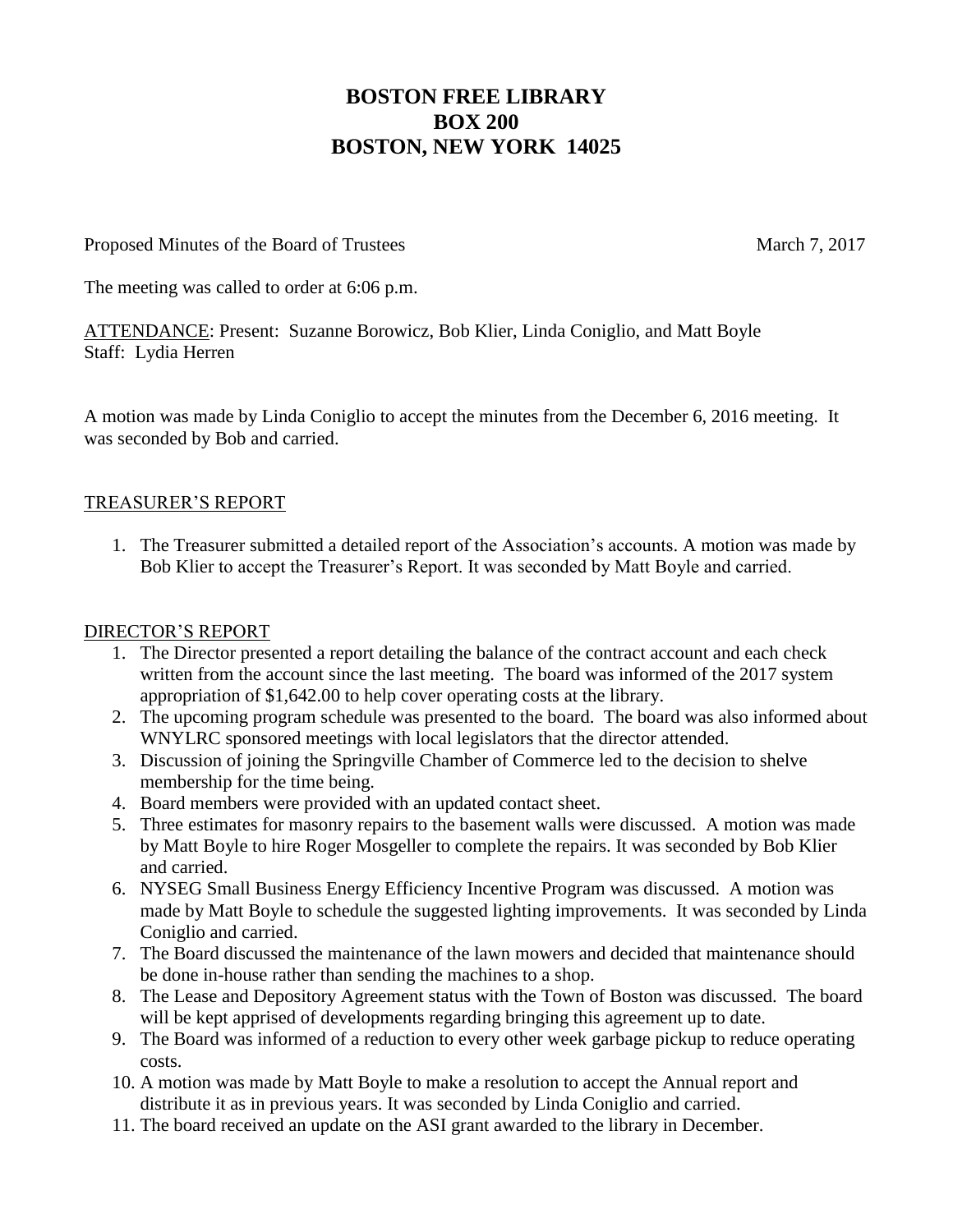12. A date and ideas for Legislator Mill's Hot Dog Fundraiser were discussed. Two dates in July will be suggested to Legislator Mills.

President's Report

- 1. The president presented information from the February ACT meeting to the Board of Trustees.
- 2. The next ACT meeting on April  $8<sup>th</sup>$  was announced.
- 3. The Trustees Website was presented to the board.
- 4. There was discussion of updating the bylaws to reflect the size of the Board stated in the library's charter. The suggested amendment will be distributed and voted on at the Annual Meeting in June.

A motion was made by Matt Boyle to adjourn the meeting, seconded by Bob Klier and carried.

Dates for Board Meetings in 2017: June 6, 2017 September 5, 2017 December 5, 2017

ADJOURNMENT: The meeting was adjourned at 7:07 pm.

Respectfully submitted,

Lydia Herren

Boston Library Association